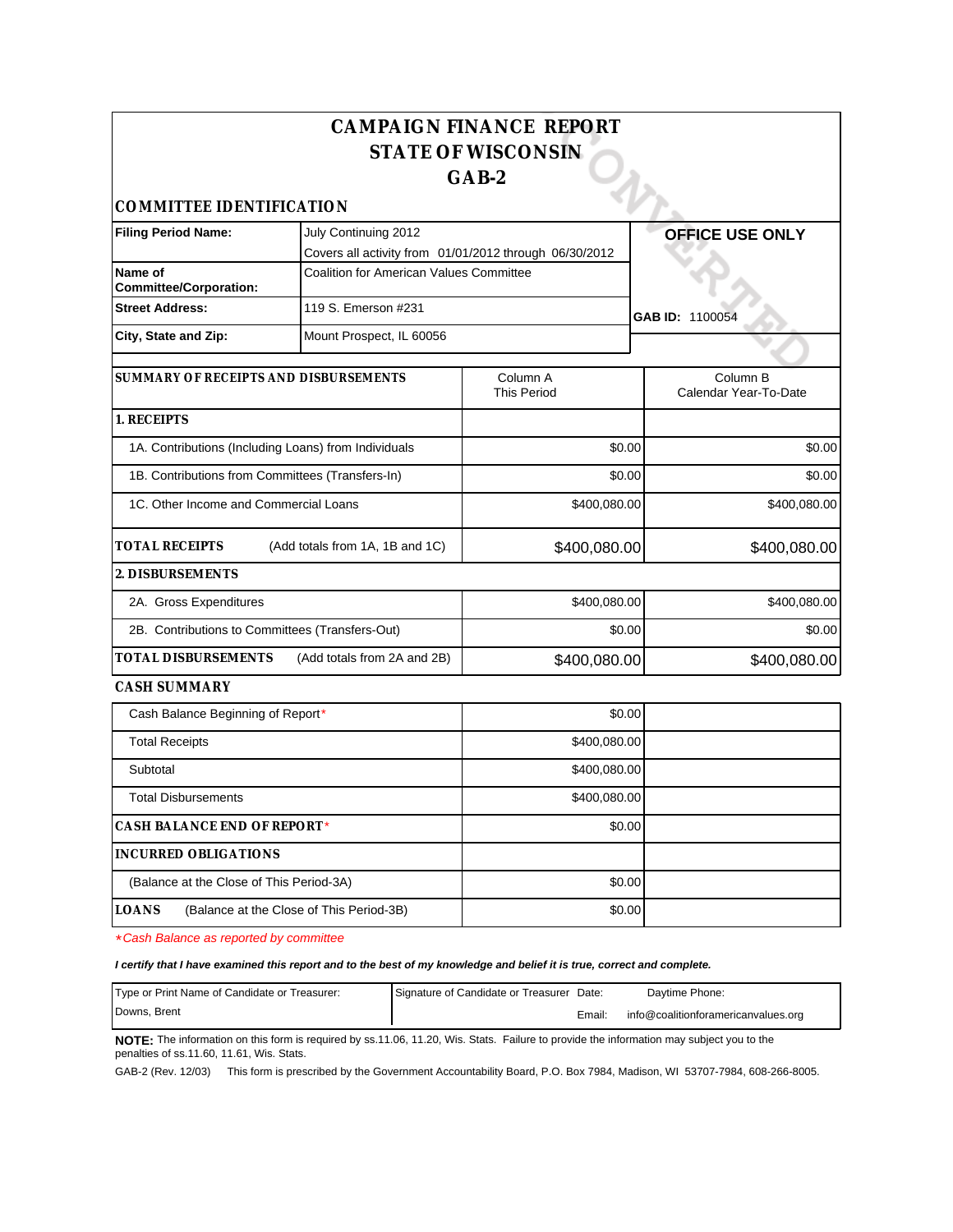## **SCHEDULE 1-A RECEIPTS Contributions From Individuals**

| Date | <b>Full Name</b> | <b>Address</b> | <b>Occupation</b> | <b>Employer</b><br><b>Name</b> | <b>Employer</b><br><b>Address</b>     | <b>Amount</b> | <b>YTD</b> |
|------|------------------|----------------|-------------------|--------------------------------|---------------------------------------|---------------|------------|
|      |                  |                |                   |                                | <b>Total Unitemized Contributions</b> | \$0.00        |            |
|      |                  |                |                   |                                | <b>Total Anonymous Contributions</b>  | \$0.00        |            |
|      |                  |                |                   |                                | <b>Grand Total</b>                    | \$0.00        |            |
|      |                  |                |                   |                                | Non-Monetary (-):                     | \$0.00        |            |
|      |                  |                |                   |                                | Loan Forgiven (-):                    | \$0.00        |            |
|      |                  |                |                   |                                | <b>Total</b>                          | \$0.00        |            |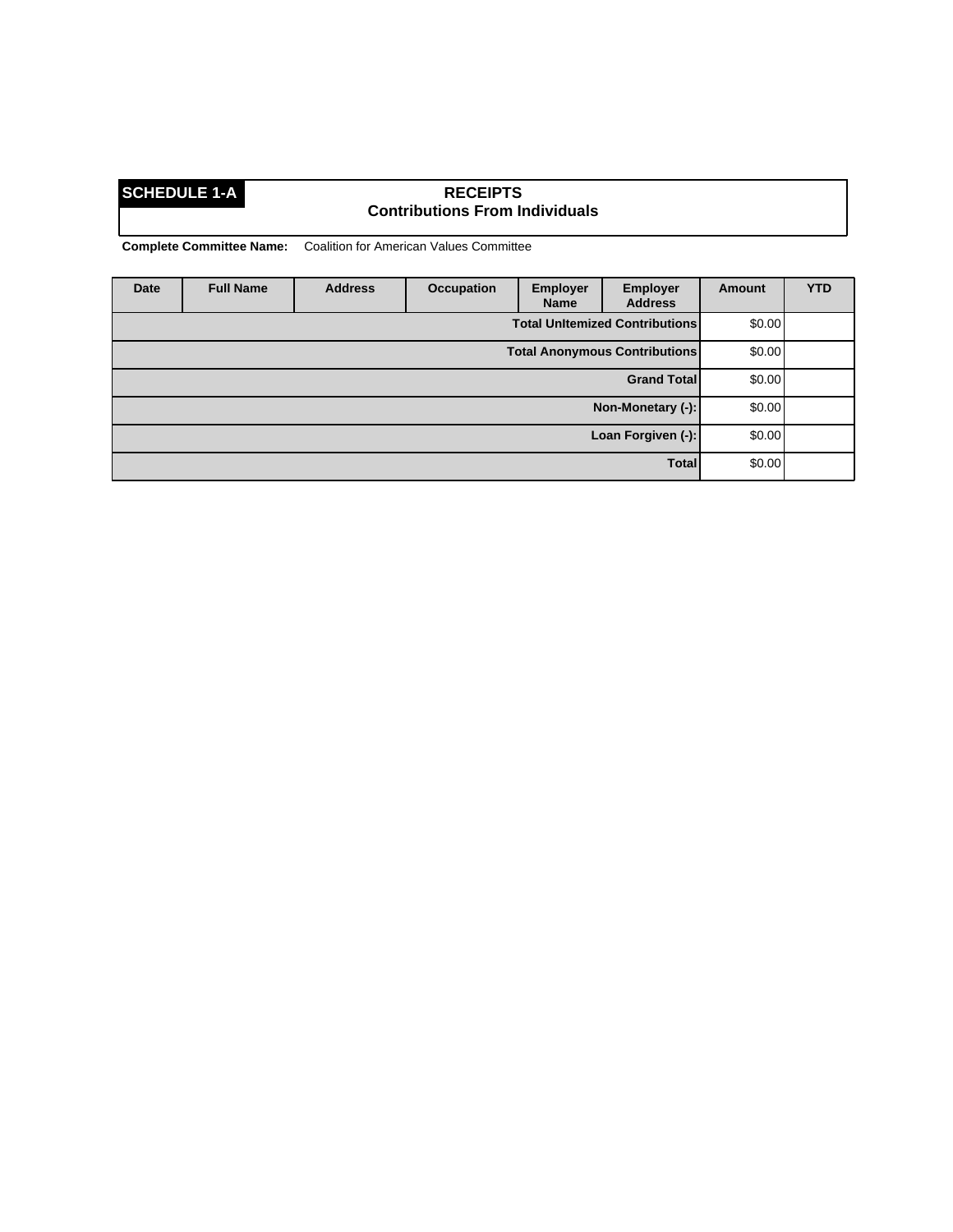### **SCHEDULE 1-B RECEIPTS Contributions from Committees (Transfers-In)**

| <b>Date</b>       | <b>Full Name</b> | <b>Address</b>     | Amount | <b>YTD</b> |
|-------------------|------------------|--------------------|--------|------------|
|                   |                  | <b>Grand Total</b> | \$0.00 |            |
| Non-Monetary (-): |                  |                    | \$0.00 |            |
|                   |                  | Total              | \$0.00 |            |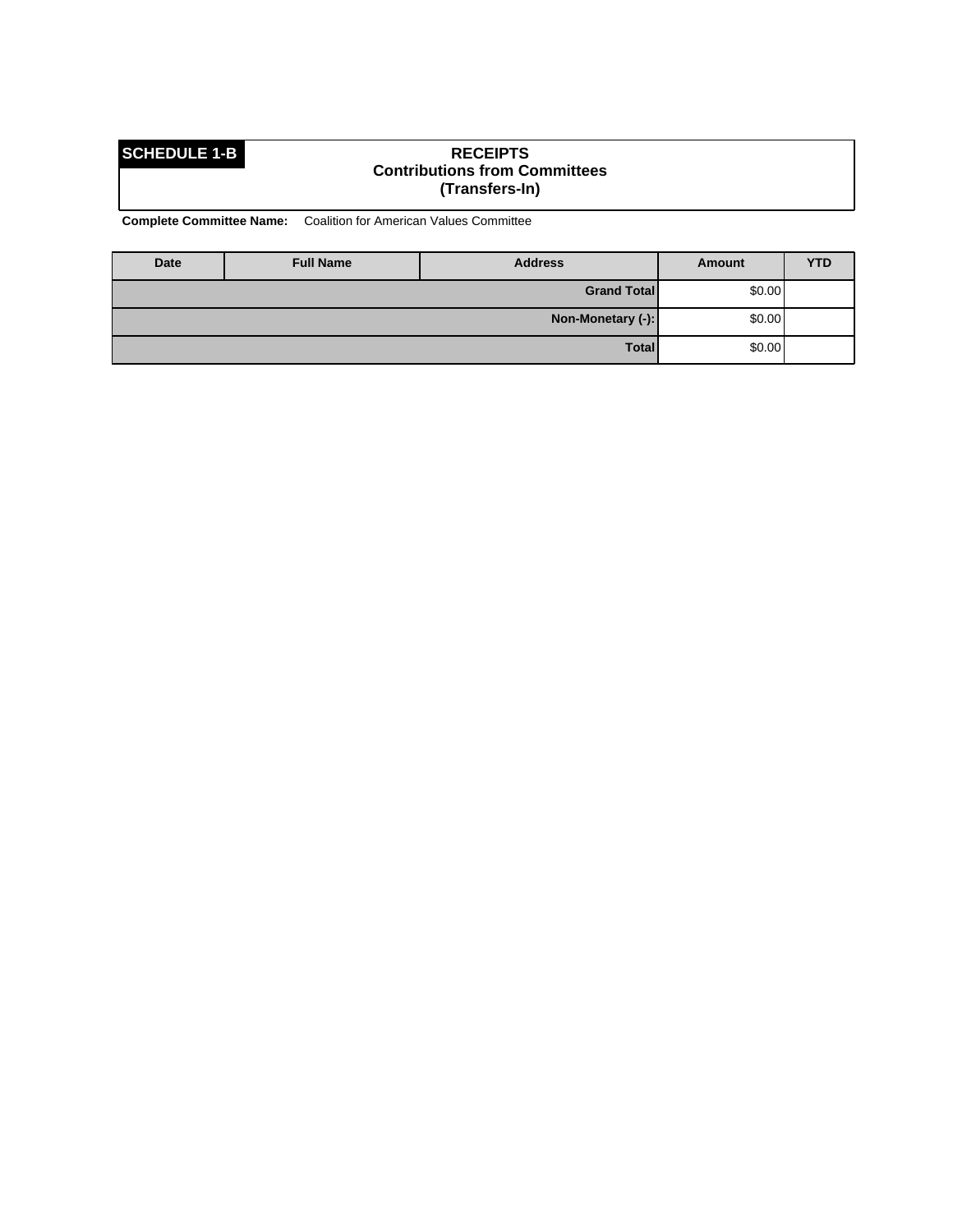## **SCHEDULE 1-C RECEIPTS Other Income and Commercial Loans**

| Date       | <b>Full Name</b>                                     | <b>Address</b>                                         | Amount                   | <b>YTD</b>                          |
|------------|------------------------------------------------------|--------------------------------------------------------|--------------------------|-------------------------------------|
| Monetary   |                                                      |                                                        |                          |                                     |
| 05/24/2012 | <b>Coalition for American Values</b><br>Action, Inc. | 119 S Emerson Street #231, Mount Prospect,<br>IL 60056 | \$385,300.00 \$385,300.0 | $\overline{0}$                      |
| Monetary   |                                                      |                                                        |                          |                                     |
| 05/30/2012 | Coalition for American Values<br>Action, Inc.        | 119 S Emerson Street #231, Mount Prospect,<br>IL 60056 |                          | \$14,780.00 \$400,080.0<br>$\Omega$ |
|            |                                                      | Total                                                  | \$400,080.00             |                                     |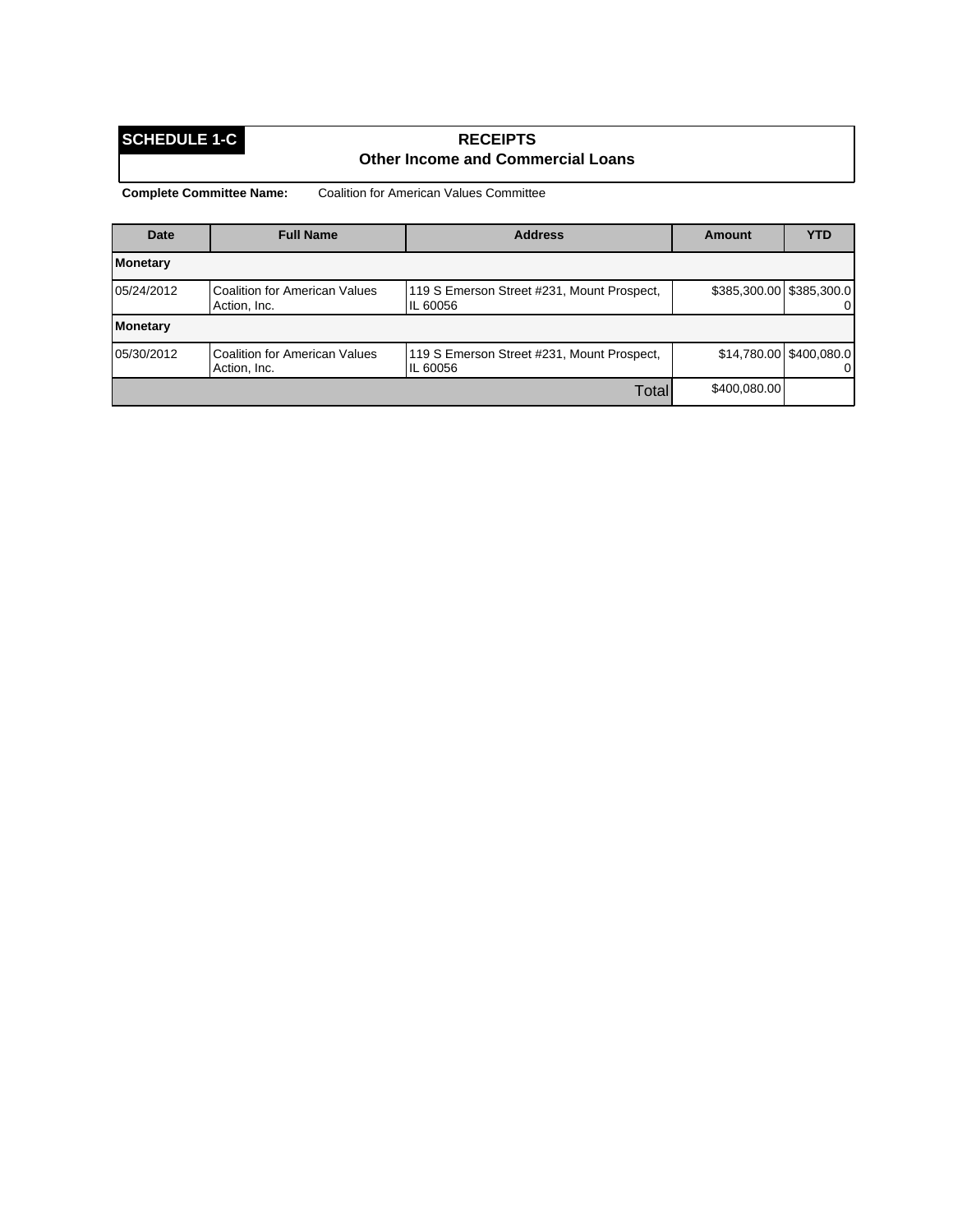## **SCHEDULE 2-A DISBURSEMENTS Gross Expenditures**

| <b>Date</b>             | <b>Full Name</b>                 | <b>Address</b>                                                   | <b>Vendor Name</b> | Vendor<br><b>Address</b> | <b>Expense</b><br><b>Purpose</b> | Amount       |
|-------------------------|----------------------------------|------------------------------------------------------------------|--------------------|--------------------------|----------------------------------|--------------|
| Independent Expenditure |                                  |                                                                  |                    |                          |                                  |              |
| 05/24/2012              | Mentzer Media                    | 600<br>Fairmount<br>Ave, Suite<br>306, Towson,<br>MD 21296       |                    |                          | Media -<br>Videos                | \$350,000.00 |
| 05/24/2012              | Armada Publishing,<br><b>LLC</b> | 405<br>Lexington<br>Ave, 26th<br>Floor, New<br>York, NY<br>10174 |                    |                          | Media -<br>Videos                | \$35,300.00  |
| 05/30/2012              | Mentzer Media<br>Services, Inc.  | 600<br>Fairmount<br>Avenue, Suite<br>306, Towson,<br>MD 21286    |                    |                          | Media - TV                       | \$14,780.00  |
| <b>Sub Total</b>        |                                  |                                                                  |                    |                          |                                  | \$400,080.00 |
| <b>Grand Total</b>      |                                  |                                                                  |                    |                          | \$400,080.00                     |              |
| Non-Monetary (-):       |                                  |                                                                  |                    |                          | \$0.00                           |              |
| <b>Total</b>            |                                  |                                                                  |                    |                          | \$400,080.00                     |              |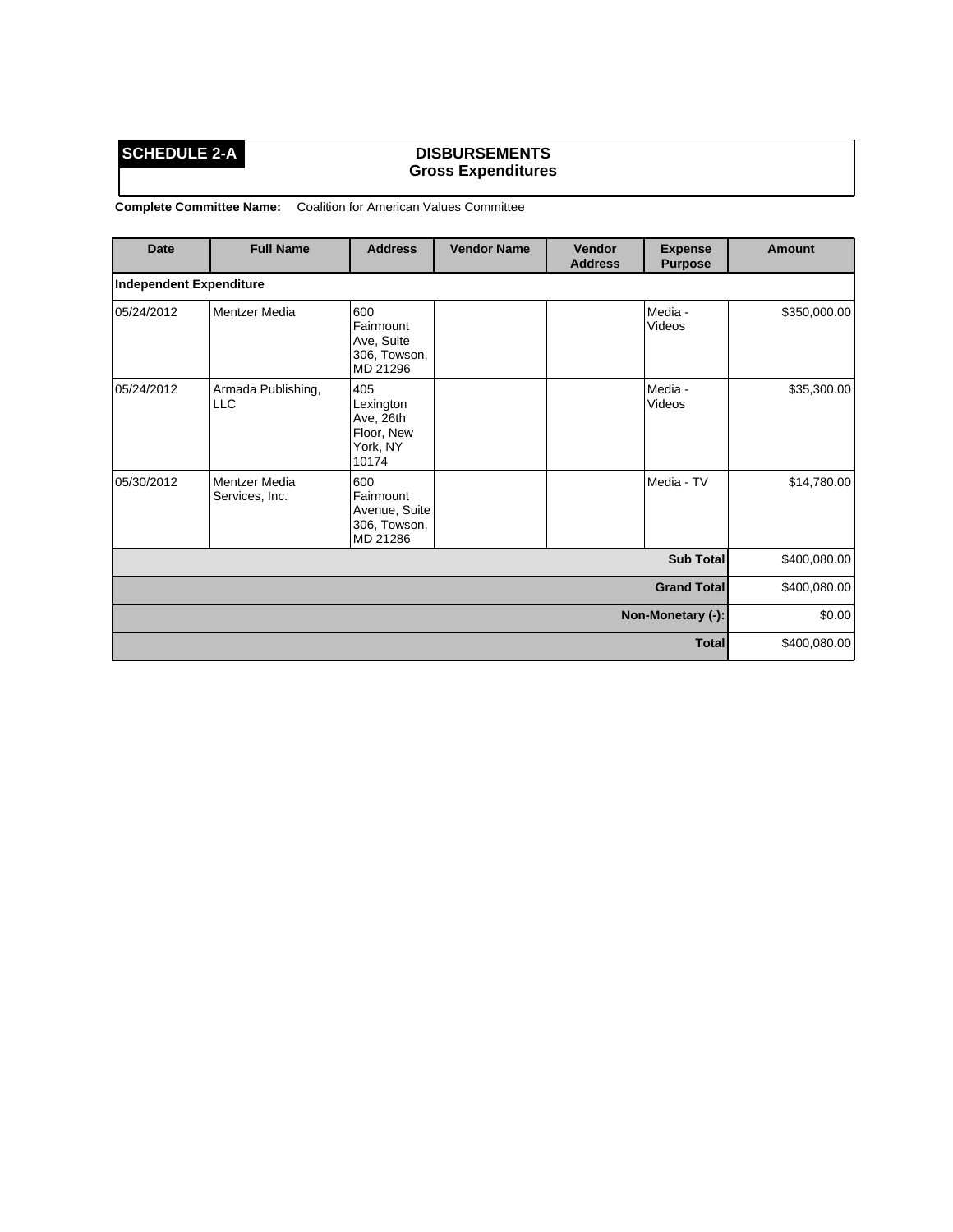### **SCHEDULE 2-B DISBURSEMENTS Contributions To Committees (Transfers-Out)**

| Date              | <b>Full Name</b> | <b>Address</b> | <b>Vendor Name</b> | <b>Vendor</b><br><b>Address</b>   | Amount  |
|-------------------|------------------|----------------|--------------------|-----------------------------------|---------|
|                   |                  |                |                    | <b>Grand Total</b>                | \$0.00] |
| Non-Monetary (-): |                  |                |                    | \$0.00]                           |         |
|                   |                  |                |                    | Registrant In-Kind Sub Total (-): | \$0.00] |
|                   |                  |                |                    | <b>Total</b>                      | \$0.00] |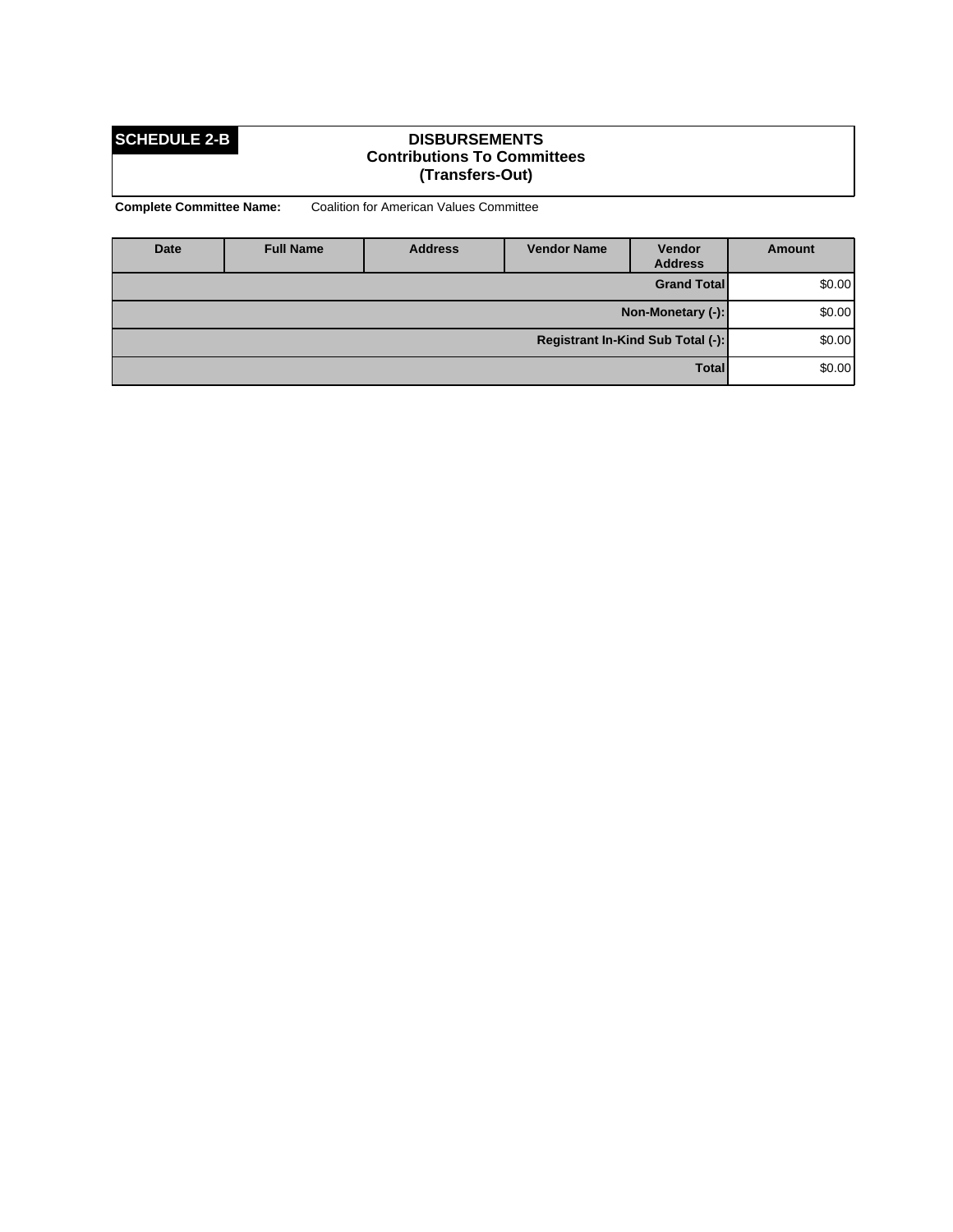# **SCHEDULE 3-A**

# **ADDITIONAL DISCLOSURE Incurred Obligations Excluding Loans**

**Complete Committee Name:** Coalition for American Values Committee

**Beginning Incurred Obligation Amount:** \$0.00

| <b>Date</b>        | <b>Full Name</b>                                         | <b>Address</b>     | <b>Amount</b> |
|--------------------|----------------------------------------------------------|--------------------|---------------|
| <b>Grand Total</b> |                                                          | \$0.00             |               |
|                    |                                                          |                    |               |
| Date               | <b>Full Name</b>                                         | <b>Amount Paid</b> |               |
|                    | \$0.00<br><b>Grand Total</b>                             |                    |               |
|                    | \$0.00<br>Outstanding Incurred Obligations End of Report |                    |               |